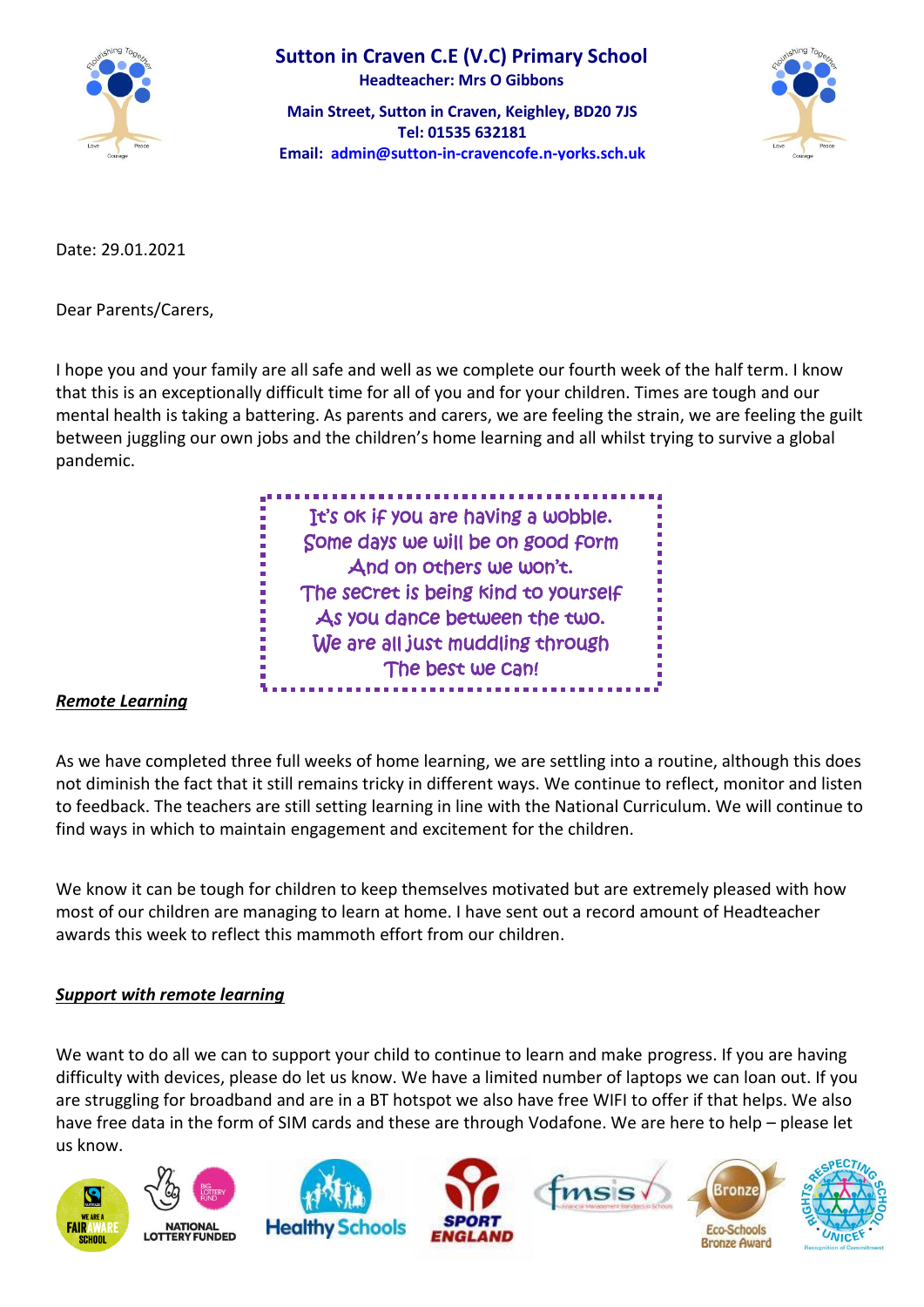

**Main Street, Sutton in Craven, Keighley, BD20 7JS Tel: 01535 632181 Email: [admin@sutton-in-cravencofe.n-yorks.sch.uk](mailto:admin@sutton-in-cravencofe.n-yorks.sch.uk)**



#### *Reading Planet*

This week we launched our new online reading library for the children. Children will be assigned books to read every Wednesday. Assigned books will remain in your child's/ children's library for them to continue to read if they wish. There will be an allocated number of books assigned each week to mirror your child's reading progress, attainment and/or phonic phase.

We hope you enjoy sharing these books with your children and look forward to talking to children about them when we return. If you have any questions or queries, please get in touch with school.

# *Children's Mental Health Week 1st – 7 th February 2021*

From 1-7 February 2021, we're taking part in Place2Be's Children's Mental Health Week.

**This year's theme is Express Yourself. We would like all the children to dress to express on Wednesday ready for their virtual teams call. They can dress up in what suits their mood, who they are, what they want to be – to truly EXPRESS THEMSELVES. We cannot wait to see the children all dressed to express.** 

Place2Be has created activities and resources to help children (and adults) to explore the different ways that they can share their thoughts, feelings and ideas. There are lots of resources on the [Children's Mental](https://www.childrensmentalhealthweek.org.uk/)  [Health Week website](https://www.childrensmentalhealthweek.org.uk/) that you can use with your child at home; including activity ideas, [tips for parents](https://www.childrensmentalhealthweek.org.uk/parents-and-carers/)  [and carers,](https://www.childrensmentalhealthweek.org.uk/parents-and-carers/) and an [online assembly](https://www.childrensmentalhealthweek.org.uk/assembly) which will be available from Monday 1 February.

#### *Non-screen day*

In order to ensure there is a balance of learning and enrichment across the week, we will be introducing a 'non screen' day weekly. Our non-screen day will be **WEDNESDAY**. Every Wednesday there will be a list of non-screen activities placed in your child's 'Mental Well-being' folder on their class notebook. This is a whole school initiative and so families with more than one child can complete the activities together as a family. We hope that this will give children and families a chance to reboot, to enjoy different learning and enrichment opportunities.

As staff, we really miss seeing the children each day. It would be fantastic if you could up load some photos or messages of how the children enjoyed these non-screen activities to the class notebook. We would like to celebrate this learning with you. Please share what you get up to if you get the chance.

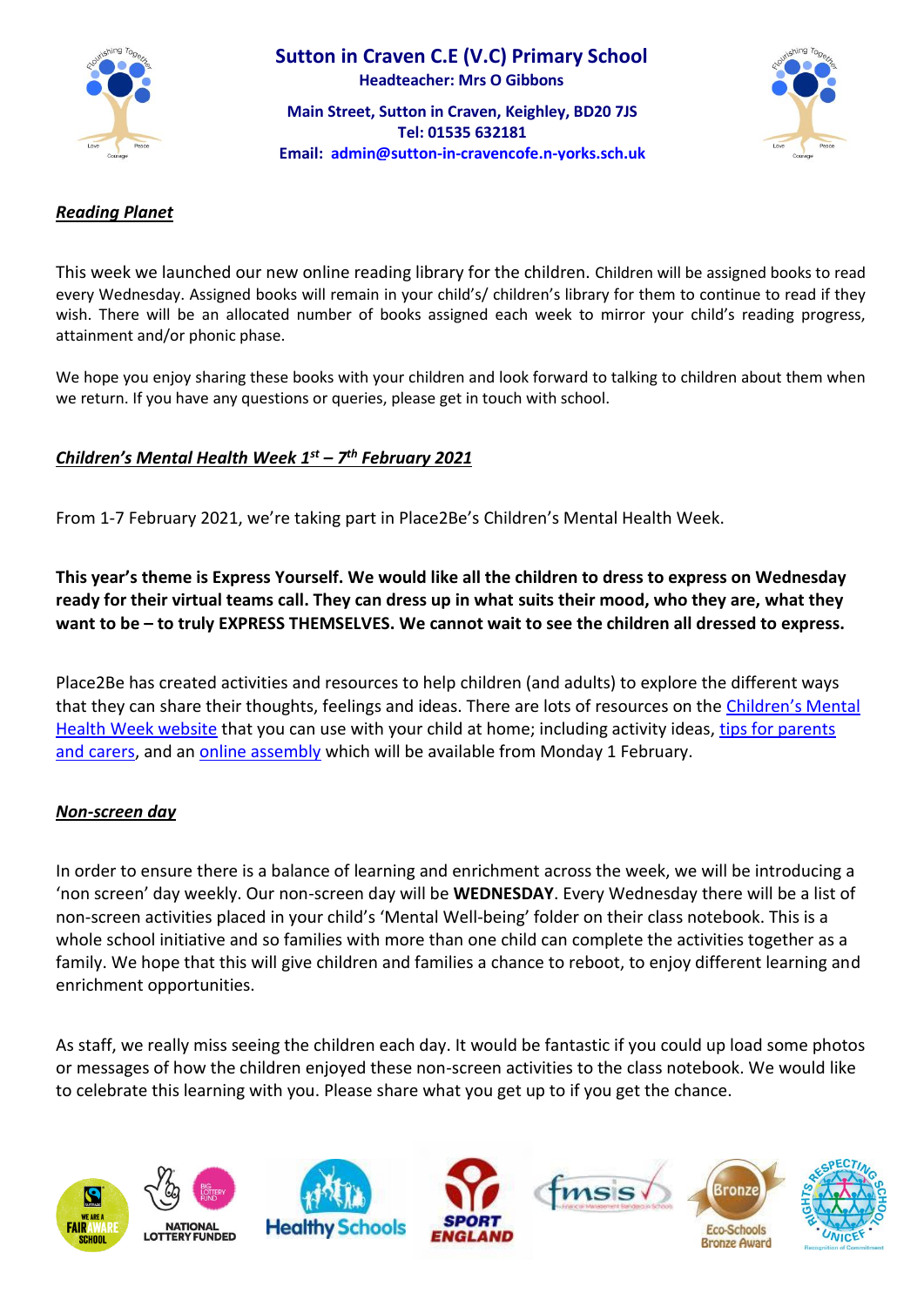

**Main Street, Sutton in Craven, Keighley, BD20 7JS Tel: 01535 632181 Email: [admin@sutton-in-cravencofe.n-yorks.sch.uk](mailto:admin@sutton-in-cravencofe.n-yorks.sch.uk)**



# **The daily virtual registration with school will continue on non-screen days.**

# *Daily Mental Health and Well being*

We will also be posting a daily well-being activity or task to support your child's/children's mental help. This can be done at any time during the day and is optional. We want to support our children as best we can during this difficult time. You will find this optional daily task in the mental well-being folder on class notebook.

# *Returning to school*

The Prime Minister announced this week that he hopes schools will resume face-to-face learning from Monday 8<sup>th</sup> March. He also hopes to give us at least two weeks' notice to prepare for a return to school. As you know, we have remained open during this third lock down to support the children of key workers and children who are vulnerable. I will inform parents and carers as soon as I know more information about a return to school date.

# *A final note*

I would like to take this opportunity to say a huge thank you and well done. You are getting through this dreadful time. Your children are engaging with home learning, your children are participating in the daily call – thank you, you have got this!

We will continue to have high expectations of all our children and we have set a lot of learning each day. Please, all we ask is that you do your best; your best is good enough. If your best is phonics, reading and times tables then that is okay. If you want to do all the work that is, equally okay. What is not okay is that you sit for hours as a family being stressed and upset. We become stressed and upset because we want to do what is best for our children, as staff we are parents as well and share this frustration and this guilt. This is not what we want for you; it is certainly not, what we want for your children. Everyone's circumstance is different, we all deal with situations differently, and we appreciate all that you can do for your child/children. Remember your best is good enough.

We are here for you, although we are closed to most children, we are here to help and support in whatever way we can, a phone call, an email, a teams meeting - all with a cup of tea! We are here for you.

I end this letter with our school prayer.